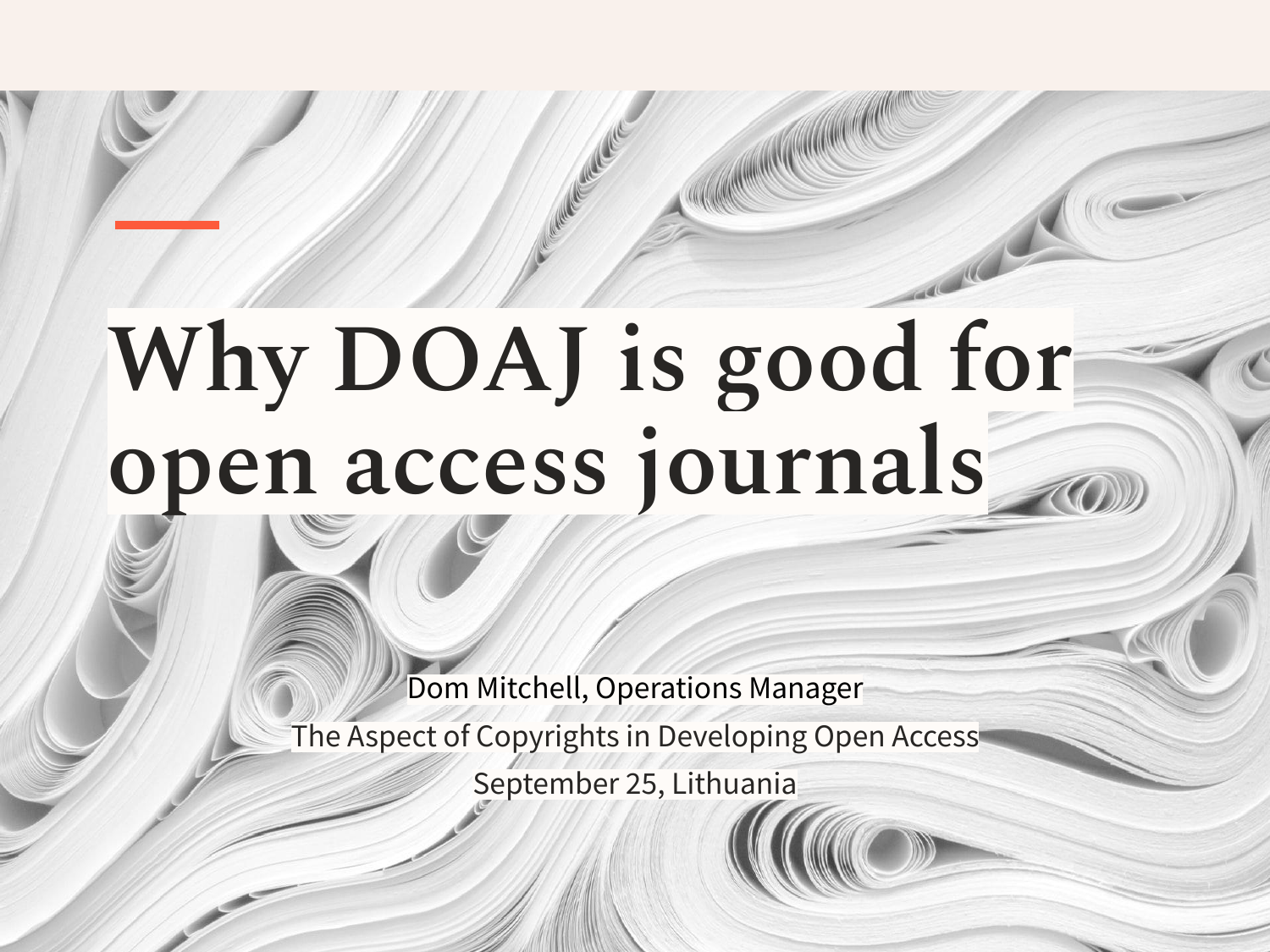### **Usage of DOAJ continues to increase**



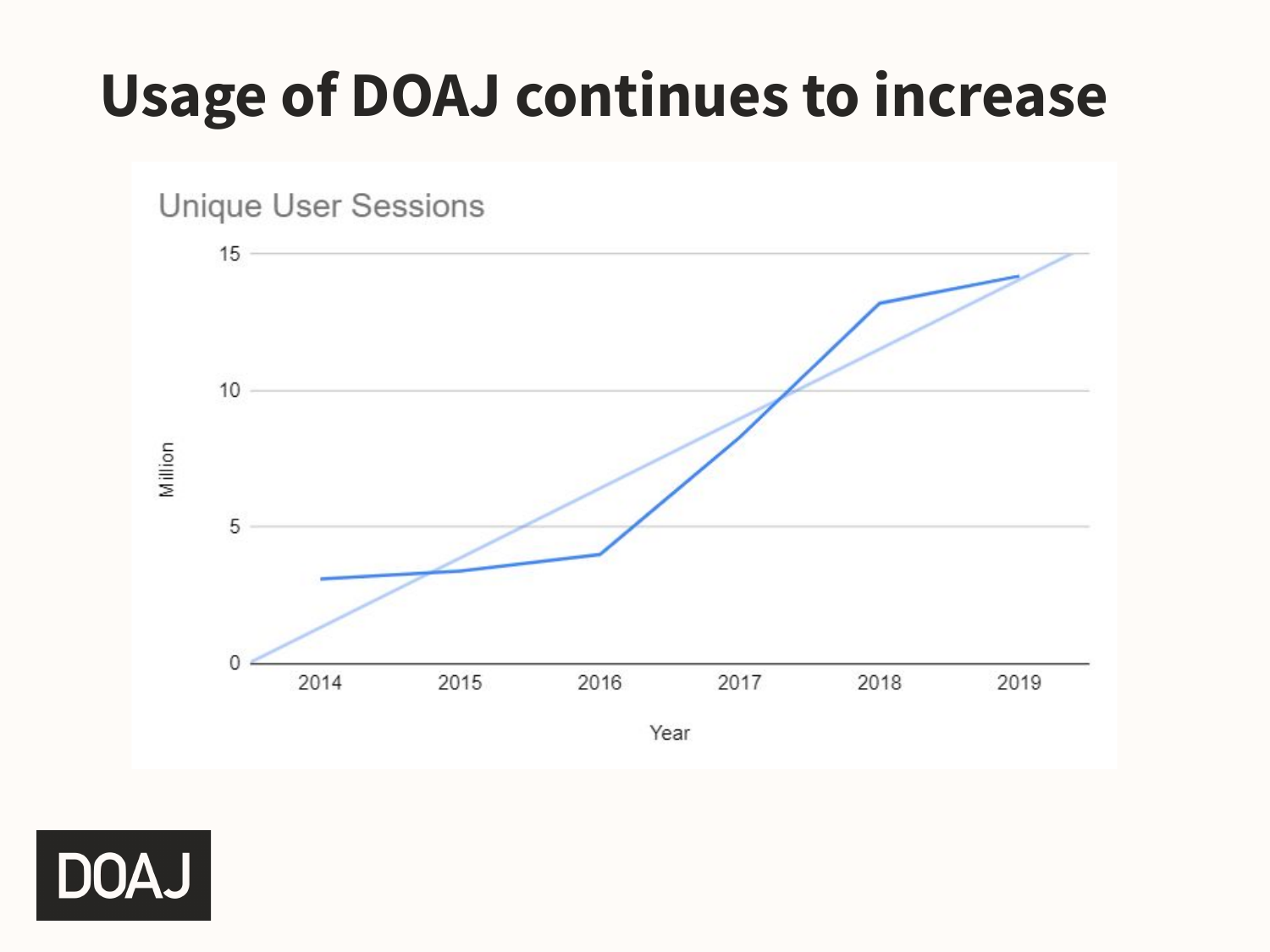# **DOAJ is independent**

- •DOAJ is 100% independent, owned by a Community Interest Company registered in the UK: IS4OA <https://is4oa.org/>
- •DOAJ is not for profit and cannot be bought
- •DOAJ relies entirely on voluntary financial donations
	- 80% from public organisations
	- 20% publishers

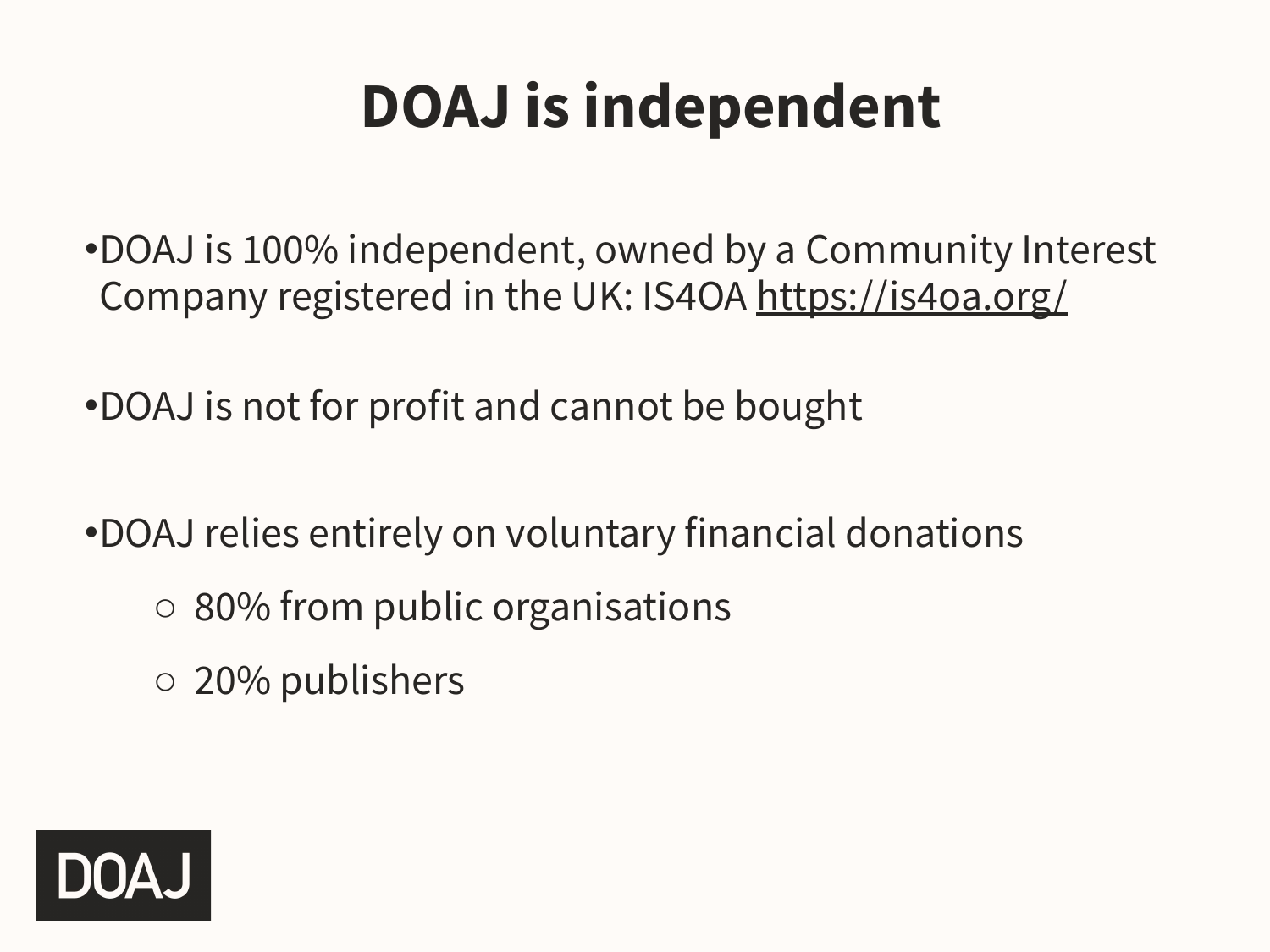#### **DOAJ's Mission**

'to increase the visibility, accessibility, reputation, usage and impact of quality, peer-reviewed, open access scholarly research journals globally, regardless of discipline, geography or language.

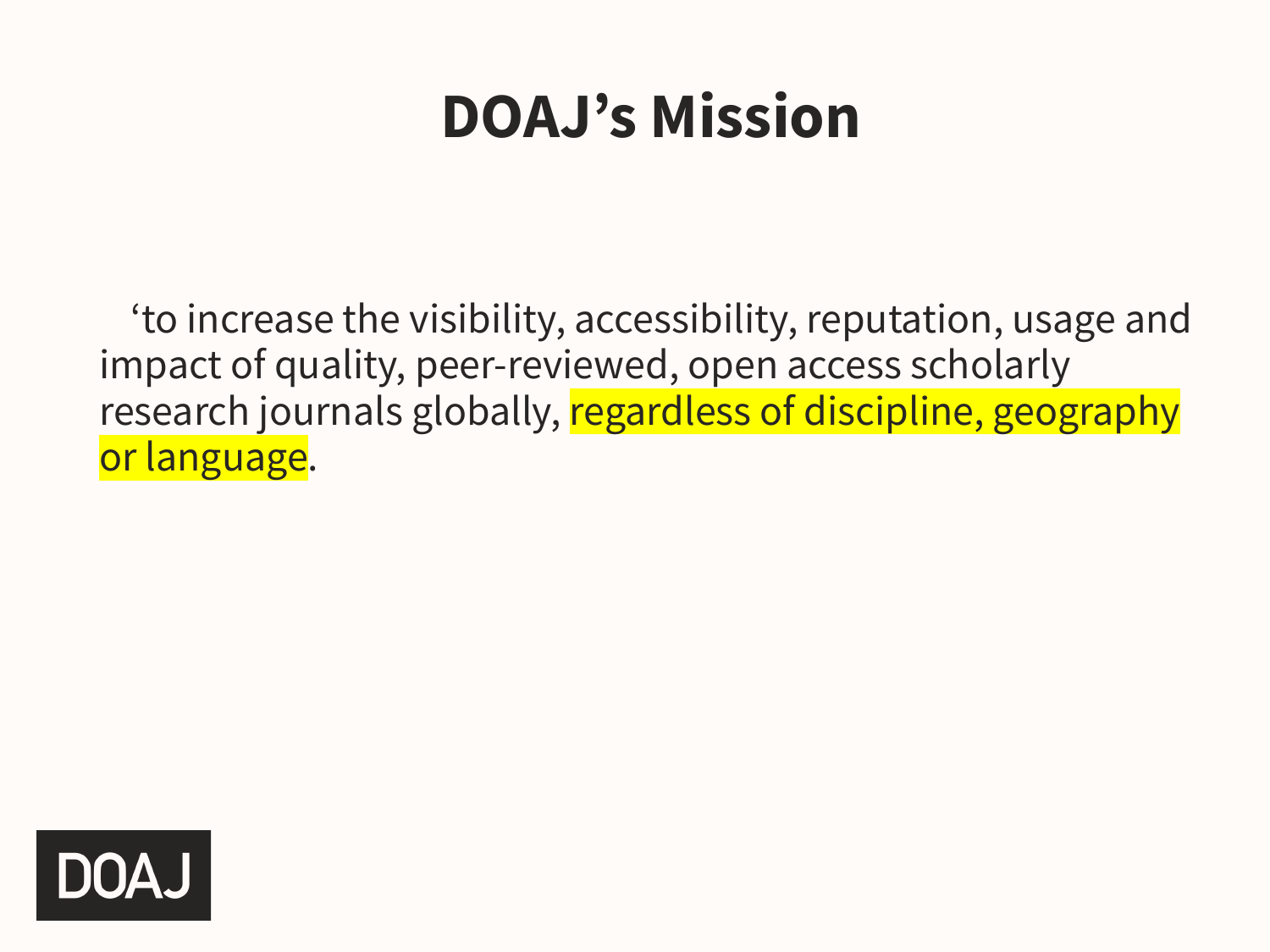#### **DOAJ's Mission**

**E... will work with editors, publishers and journal owners to** help them understand the value of best practice publishing and standards and apply those to their own operations.

> I must say here that the selection process of @DOAJplus, for the same journal, was a totally different experience, much more open, assistive, transparent and still demanding; a constructive experience.

9:34am - 10 Oct 2019 · Twitter Web App

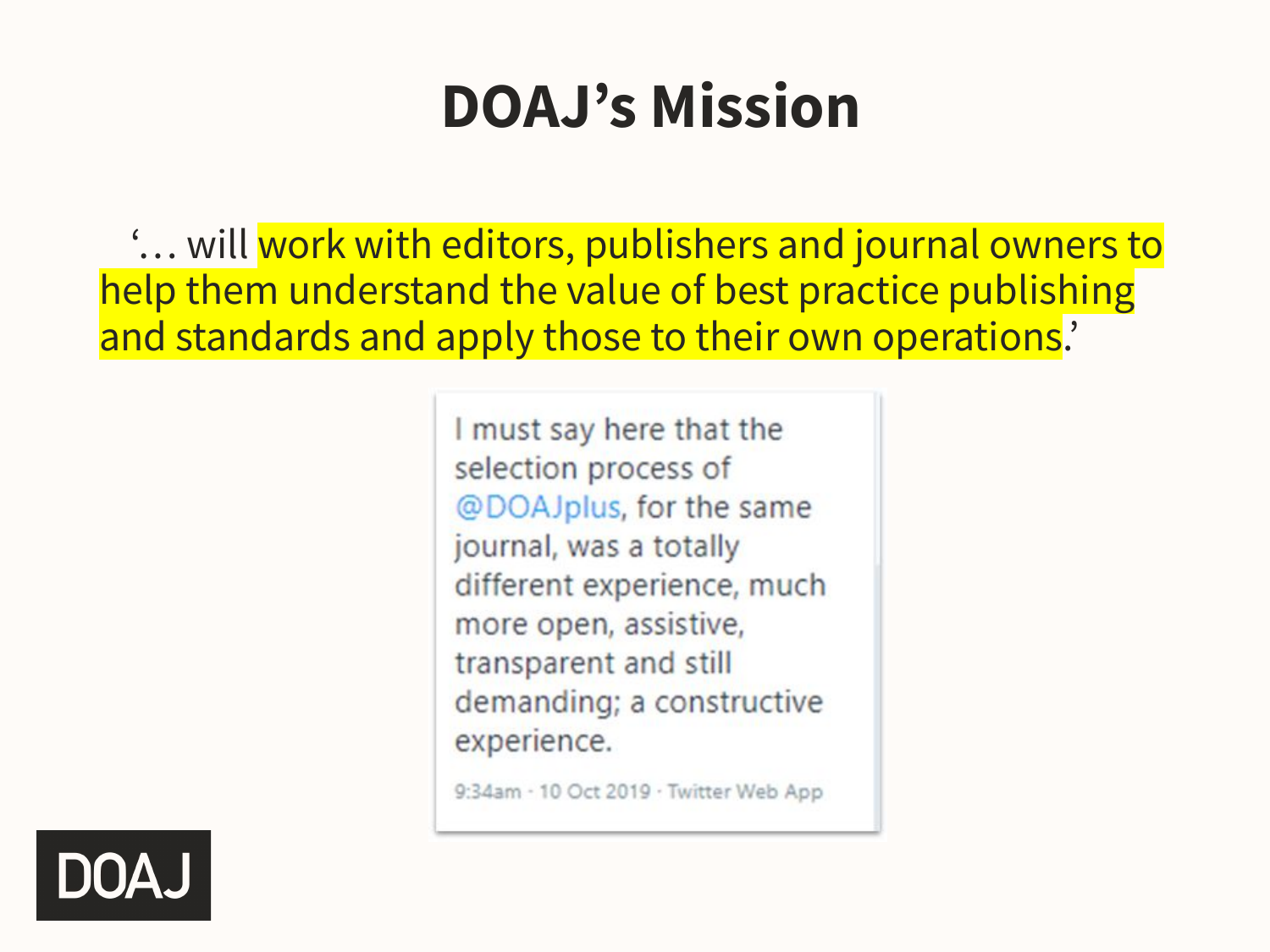#### **DOAJ's coverage of open access journals compared to Scopus and WoS**

DOAJ-SCOPUS-WOS journal overlap ISSN GOLD-OA 3.0 Bielefeld



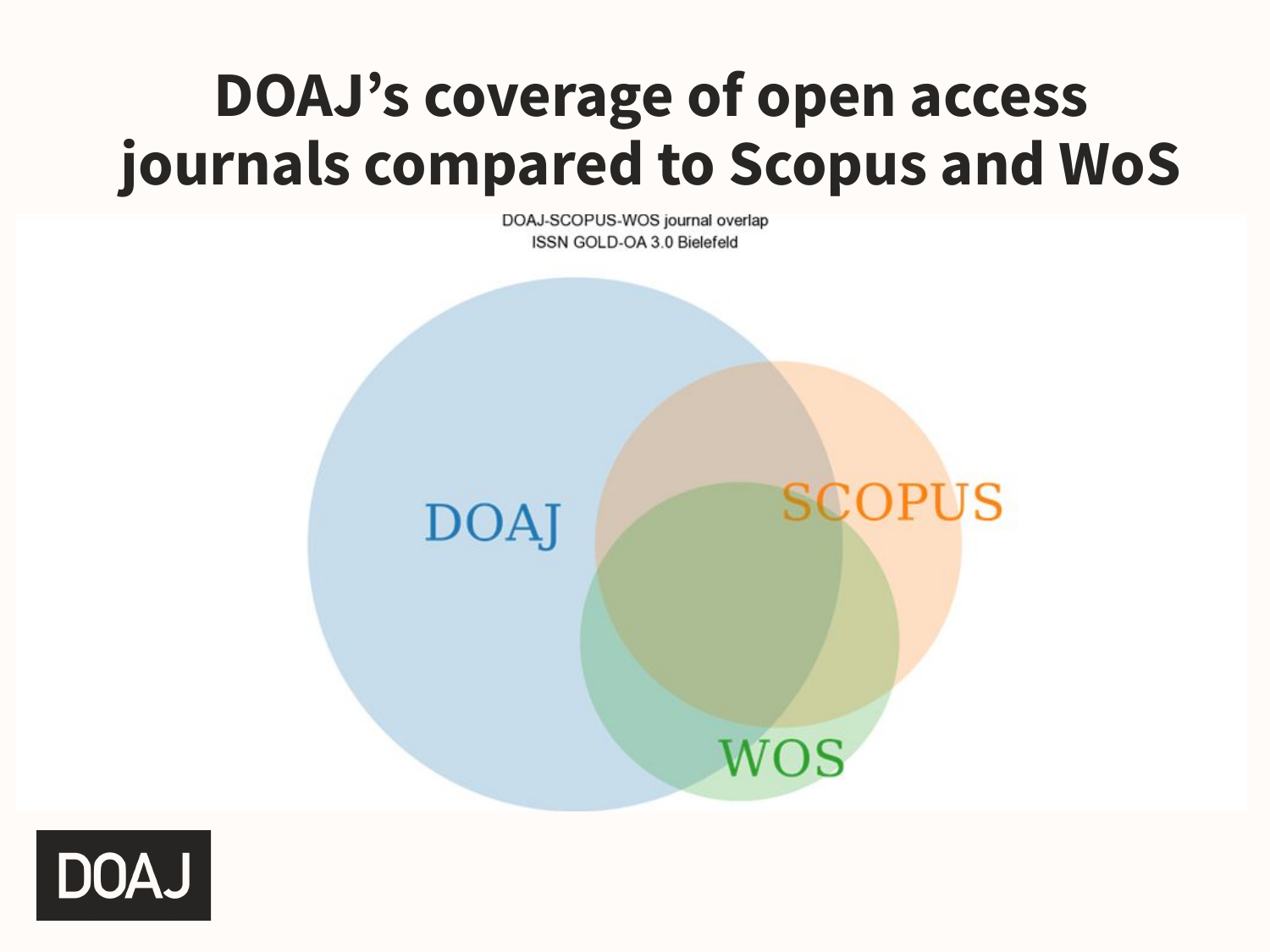#### **#InAllLanguages**

- One of DOAJ's aims is to raise the profile of open access journals in non-English speaking countries
- We are a signatory of the Helsinki Initiative

*'Research is international. Multilingualism keeps locally relevant research alive. Protect it! Disseminating research results in your own language creates impact.'*

<https://www.helsinki-initiative.org/>

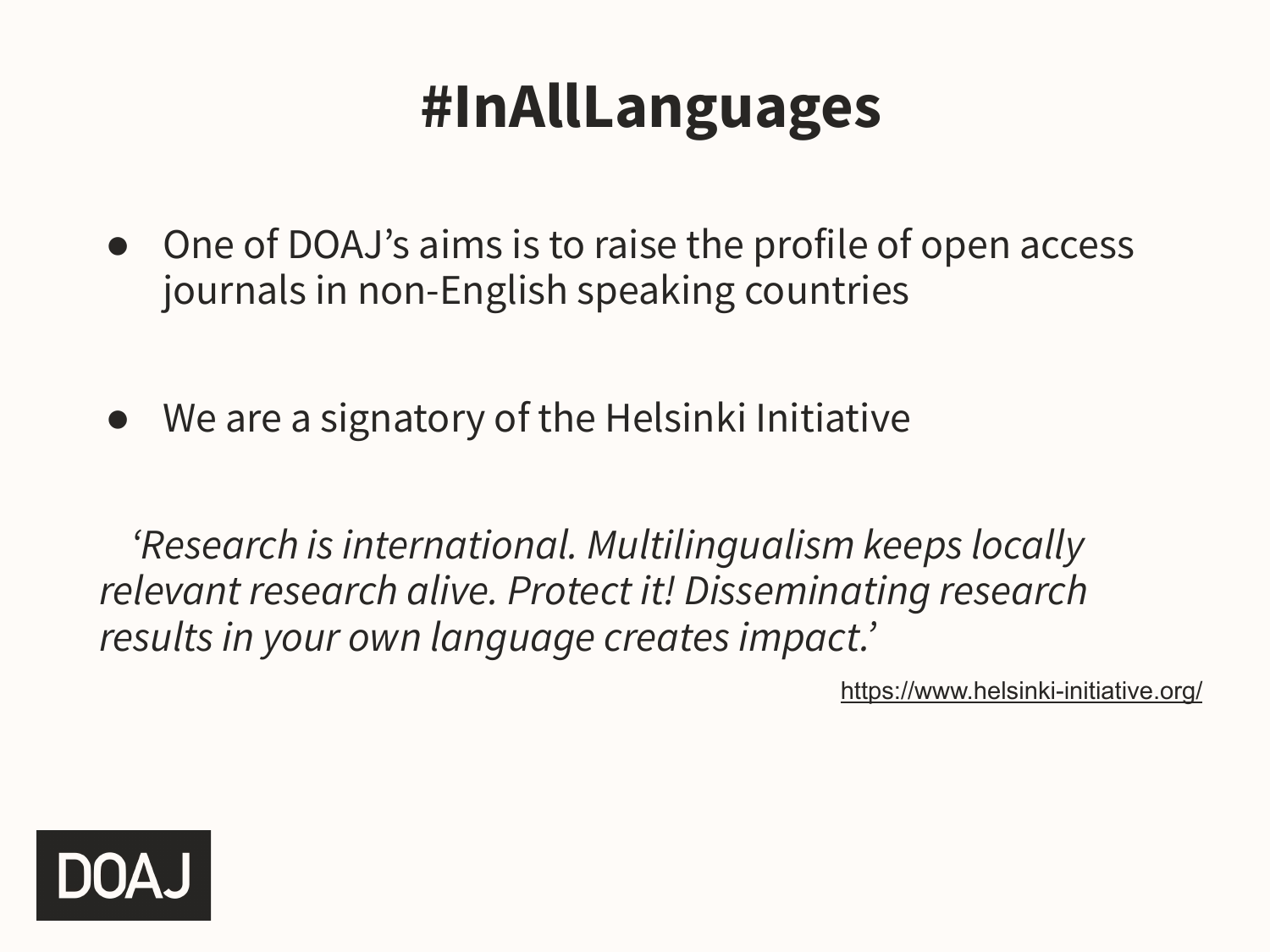# **DOAJ's usage in Lithuania**

- 2015-2019: usage from Lithuania 77,700 sessions
- Total sessions 2015-2019: **43.3 million**
- Being indexed in DOAJ increases a journal's visibility on an international scale.
- [Lithuanian journals in DOAJ](https://bit.ly/3csluR5)
- Most usage from USA, UK, Indonesia, Brazil, Canada, Australia, India, China, Germany

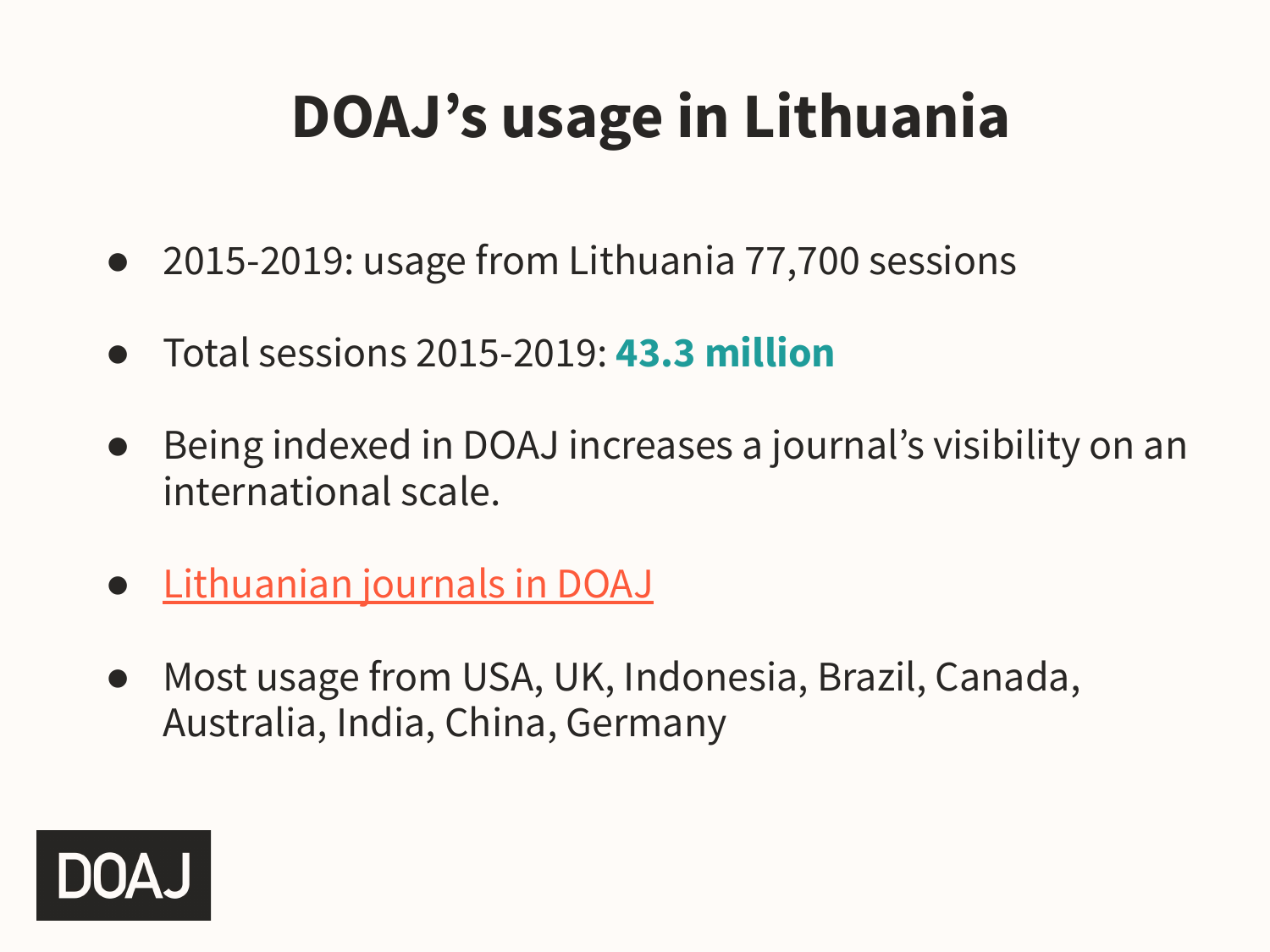# **Benefits of being indexed in DOAJ**

- 1. Recognition that journal(s) are quality publications
- 2. Increased readership
- 3. Increased impact for the journal(s)
- 4. Promotion of the journal
- 5. For integration into discovery services and library catalogues (Primo, Serials Solutions, EBSCO etc)
- 6. Increased traffic to site(s)
- 7. Increased submissions and/or published articles
- 8. Eligibility for support from publication funds set up by research funders and/or universities

Source: <https://bit.ly/2XU7Q1B>

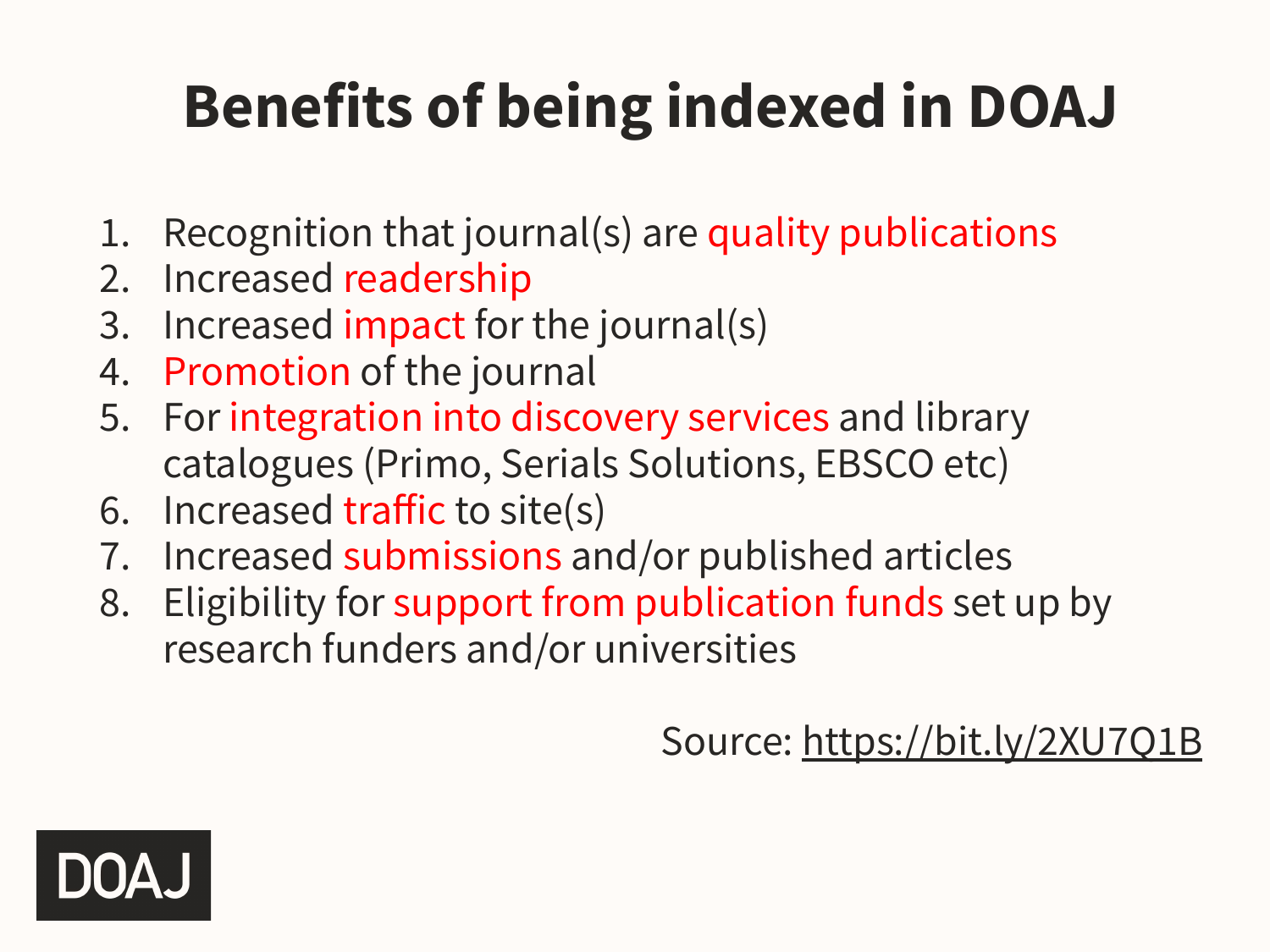#### **Integration into discovery services and library catalogues**

- Our metadata cascades into all the major discovery services across disciplines, languages and continents and is in almost all library portals
	- Web of Science, Scopus, Primo, Summons, EBSCO, Google, Google Scholar, OCLC, WorldCat, Dimensions
	- university discovery systems.
- It is free to use, re-use and distribute
- 5 different formats: CSV file, full data dump, OAI-PMH, RSS feed and via our API

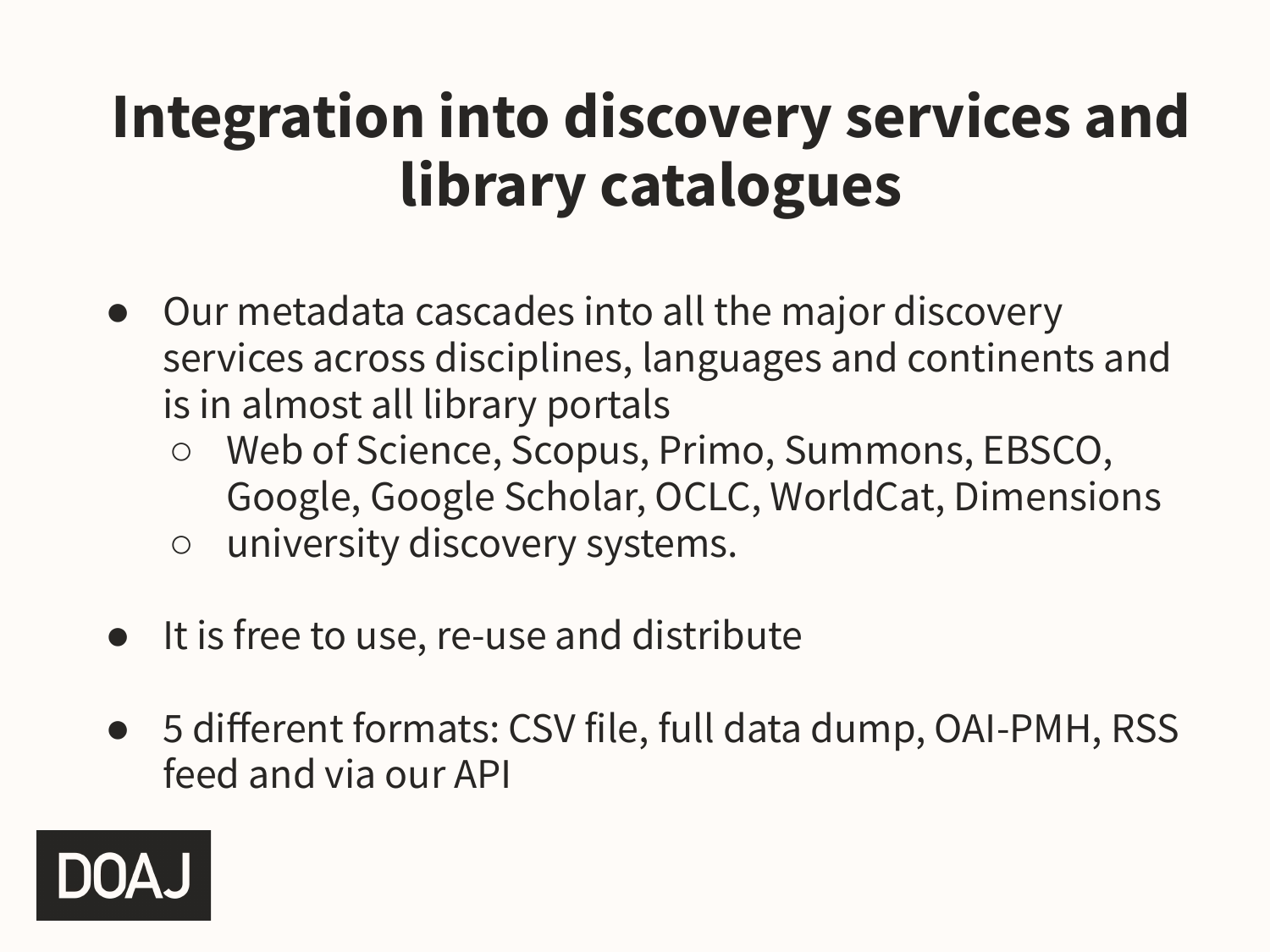#### **Eligibility for support from publication funds**

- Open access publication funds often require papers to be published in a DOAJ-listed journal
	- National e.g. TSV, Austria, Norway
	- Organisational e.g. Université de Marseille
- DOAJ is mentioned specifically in Plan S: all qualifying gold OA journals must be indexed in DOAJ